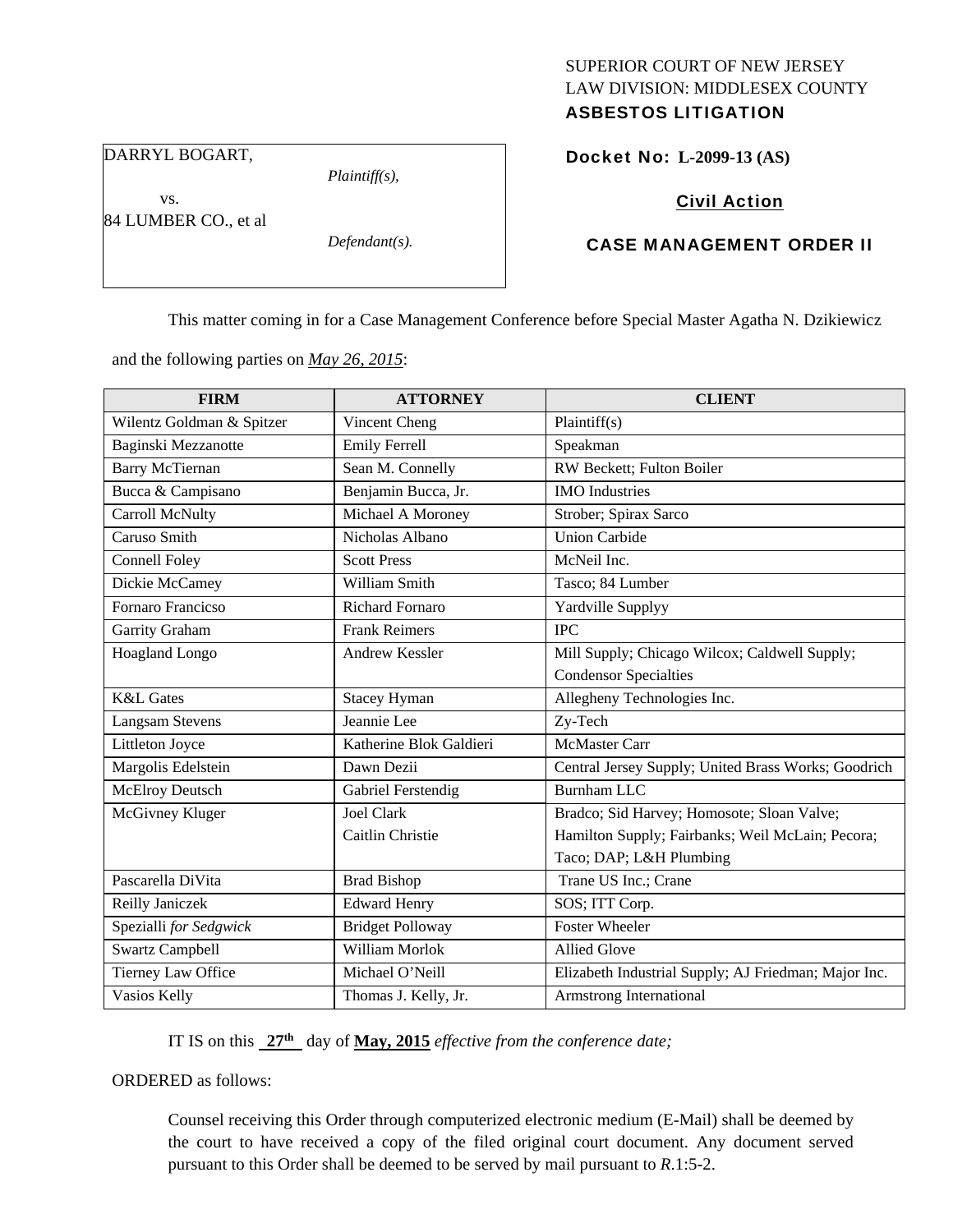## **DISCOVERY**

| June 12, 2015      | Defendants shall serve answers to standard interrogatories by this date.                                                                                                                                    |
|--------------------|-------------------------------------------------------------------------------------------------------------------------------------------------------------------------------------------------------------|
| June 26, 2015      | Plaintiff shall propound supplemental interrogatories and document requests by<br>this date.                                                                                                                |
| July 31, 2015      | Defendants shall serve answers to supplemental interrogatories and document<br>requests by this date.                                                                                                       |
| June 26, 2015      | Defendants shall propound supplemental interrogatories and document requests by<br>this date.                                                                                                               |
| July 31, 2015      | Plaintiff shall serve answers to supplemental interrogatories and document requests<br>by this date.                                                                                                        |
| September 30, 2015 | Plaintiff depositions shall be concluded by this date. Plaintiff's counsel shall<br>contact the Special Master within one week of this deadline if plaintiff depositions<br>are not completed by this date. |
| October 30, 2015   | Fact discovery, including depositions, shall be completed by this date. Plaintiff's<br>counsel shall contact the Special Master within one week of this deadline if all fact<br>discovery is not completed. |
| November 30, 2015  | Depositions of corporate representatives shall be completed by this date.                                                                                                                                   |

#### **EARLY SETTLEMENT**

December 11, 2015 Settlement demands shall be served on all counsel and the Special Master by this date.

## **SUMMARY JUDGMENT MOTION PRACTICE**

- December 24, 2015 Plaintiff's counsel shall advise, in writing, of intent not to oppose motions by this date.
- January 8, 2016 Summary judgment motions shall be filed no later than this date.
- February 5, 2016 Last return date for summary judgment motions.

#### **MEDICAL DEFENSE**

- February 29, 2016 The defense medical examination of plaintiff(s) shall be completed by this date.
- March 31, 2016 Defendants shall identify its medical experts and serve medical expert reports, if any, by this date. **In addition, defendants shall notify plaintiff's counsel (as well as all counsel of record) of a joinder in an expert medical defense by this date.**

\_\_\_\_\_\_\_\_\_\_\_\_\_\_\_\_\_\_\_\_\_\_\_\_\_\_\_\_\_\_\_\_\_\_\_\_\_\_\_\_\_\_\_\_\_\_\_\_\_\_\_\_\_\_\_\_\_\_\_\_\_\_\_\_\_\_\_\_\_\_\_\_\_\_\_\_\_\_\_\_\_\_\_\_\_\_\_\_\_\_\_\_\_\_\_\_\_\_\_\_\_\_\_\_\_\_\_\_\_\_